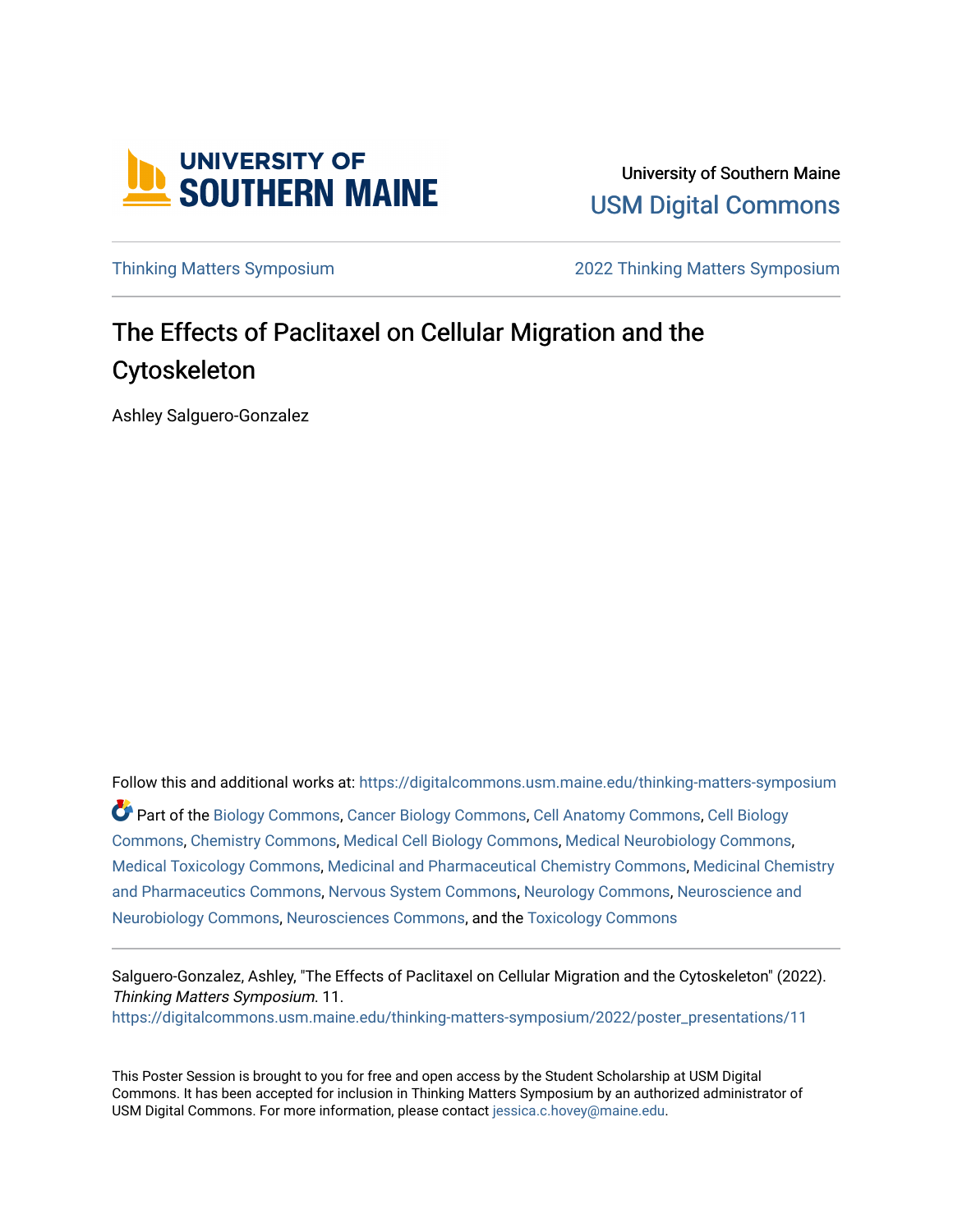

## University of Southern Maine **THINKING MATTERS April 22, 2022**

02/28/2022 20:36:06 *120*

Updated on April 1, 2022

Title: The Effects of Paclitaxel on Cellular Migration and the Cytoskeleton

Updated Abstract: In a clinical setting, some patients are exposed to an anti-cancer chemotherapy agent, paclitaxel. Cancerous cells undergo rapid, continuous cell division without control. Chemotherapy treatments try to slow and stop the uncontrollable cell division cycles and eliminate cancerous cells in the process. Paclitaxel serves as a treatment for some types of cancers, including lung, melanoma, bladder, and esophageal. Because it targets the cytoskeleton, paclitaxel can also influence cell migration. This project utilizes a cellular migration assay and an immunohistochemistry assay to analyze the effects of paclitaxel on the movement of cells and on the cytoskeleton of neuroglia rat cells with glioma.

Cells were grown in culture to a monolayer and were treated with dimethysulfoxide (DMSO; the paclitaxel solvent) as the control and with 0.4 μM paclitaxel. Removal of a small strip of cells in the middle of the culture induced the remaining cells to migrate across to fill the gap. Cultures were observed and analyzed to establish if the cells either did not migrate, or migrated more slowly across to fill in the scratched gap. Imaging with the microscope allowed us to measure and quantify the migration of cells for a duration of 48 hours. The migration assay provided insights into how cellular movement can be disrupted.

Because one target of these compounds is the cytoskeleton, we also conducted immunohistochemistry on exposed cultures. Cells were fixed and stained with phalloidin to label the actin structures and DAPI to stain the nuclei. Fiji was used to detect morphological changes of nuclei to have a better understanding between structure and function. Images taken using fluorescence microscopy helped us analyze the effects of the chemotherapy agent on the organization, localization, and levels of expression of actin at a cellular level.

Project involved interaction with: Neuroglia Rat C6 Glioma Cells Keywords: Cancer, Cellular Movement, Cytoskeleton Discipline(s): Biological Sciences Presentation Type: Poster Presentation and Oral Presentation Permission to Publish on Digital Commons: No Presentation setup needs: I will submit a powerpoint presentation to share it on the projector. Primary Institution: University of Southern Maine Undergraduate or Graduate: Undergraduate Primary Mentor Name, Degree: Douglas Currie, Ph.D. douglas.currie@maine.edu Primary Author Name: Ashley Salguero-Gonzalez ashley.salguero@maine.edu Secondary Author Name: N/A Additional Mentor or Author Names and Email: N/A